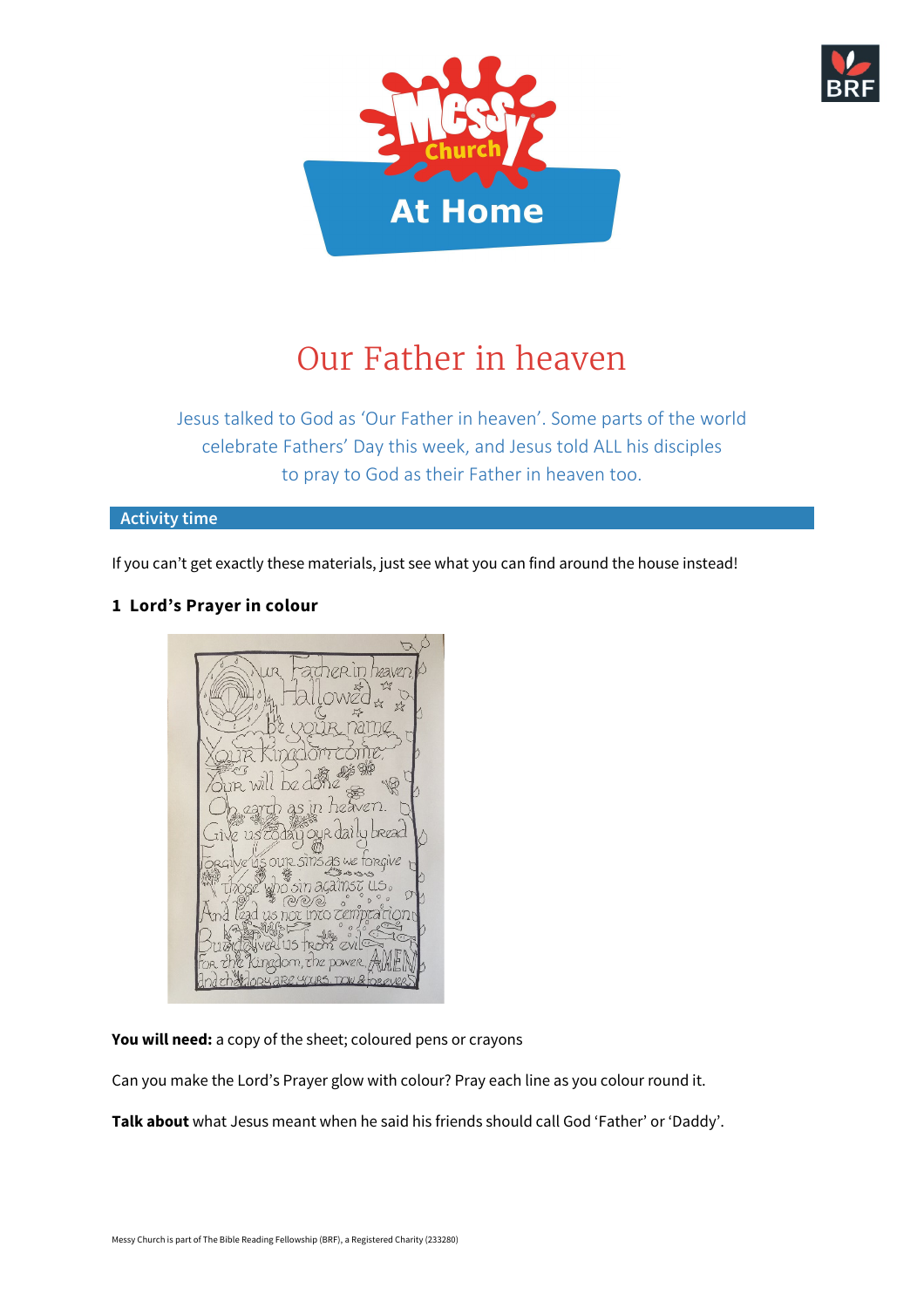## **2 Family tree**

**You will need:** paper; pens; either a family history site on the internet or a chat with the oldest members of your extended family; old family photo albums

Draw your family tree and see how far back you can go. You can download plenty of templates or just create your own.

**Talk about** what gets passed on down the family tree in your family. What family traits does God share with Jesus? And with other children in God's family?

### **3 Balloondad**

**You will need:** balloons; thick marker pen; scissors; paper drinking straws; sticky tape; smooth string (about the length of your room)

Blow up the balloon and, without tying a knot in the neck, draw a picture of a Dad on it with the marker pen. Cut a piece of drinking straw about 4cm long and sticky tape it to the balloon. Thread the piece of string through the straw and stretch the string tautly across the room. You may need to tilt it so that the Balloondad is at one end of the string, slightly higher up than the other end of the string. Let go of the balloon neck and see how fast Balloondad moves along the string. You could have two pieces of string and have races between different Balloondads.

**Talk about** the way Jesus saw his heavenly Father as someone who would run a long way for the sake of his children. Think of the story of the lost son (read it in Luke 15:11–32) – the dad in that story runs down the road to welcome his son home again. Nothing can get between our heavenly Father and his children!

### **4 Lord's Prayer challenge**

**You will need:** a stopwatch; matches and candle or (if outside) campfire kindling; household items as below (nothing special); a scorecard with seven rounds on

Challenge everyone to this Lord's Prayer challenge. You may want to put in suitable handicaps if different ages and abilities are involved.

**Our Father in heaven:** Heaven isn't geographically above us, but we associate the heavens with the 'up' direction. How long does it take you to run from the starting line to the highest point of your house or garden and back again?

**Hallowed be your name:** In the burning bush, Moses met a hallowed or holy God: how long does it take you to get the candle/campfire alight?

**Your kingdom come, your will be done on earth as in heaven:** How long does it take you to find a seed? (Jesus said, 'The kingdom of heaven is like a mustard seed…')

**Give us today our daily bread:** How long does it take you to collect five different things to eat, bring them one by one to the timer and put them all back again one by one?

**Forgive us our sins as we forgive those who sin against us:** Forgiveness is like being washed clean. How long does it take you to wash clean a window, a car, a welly, your hands (or whatever is most suitable in your context)?

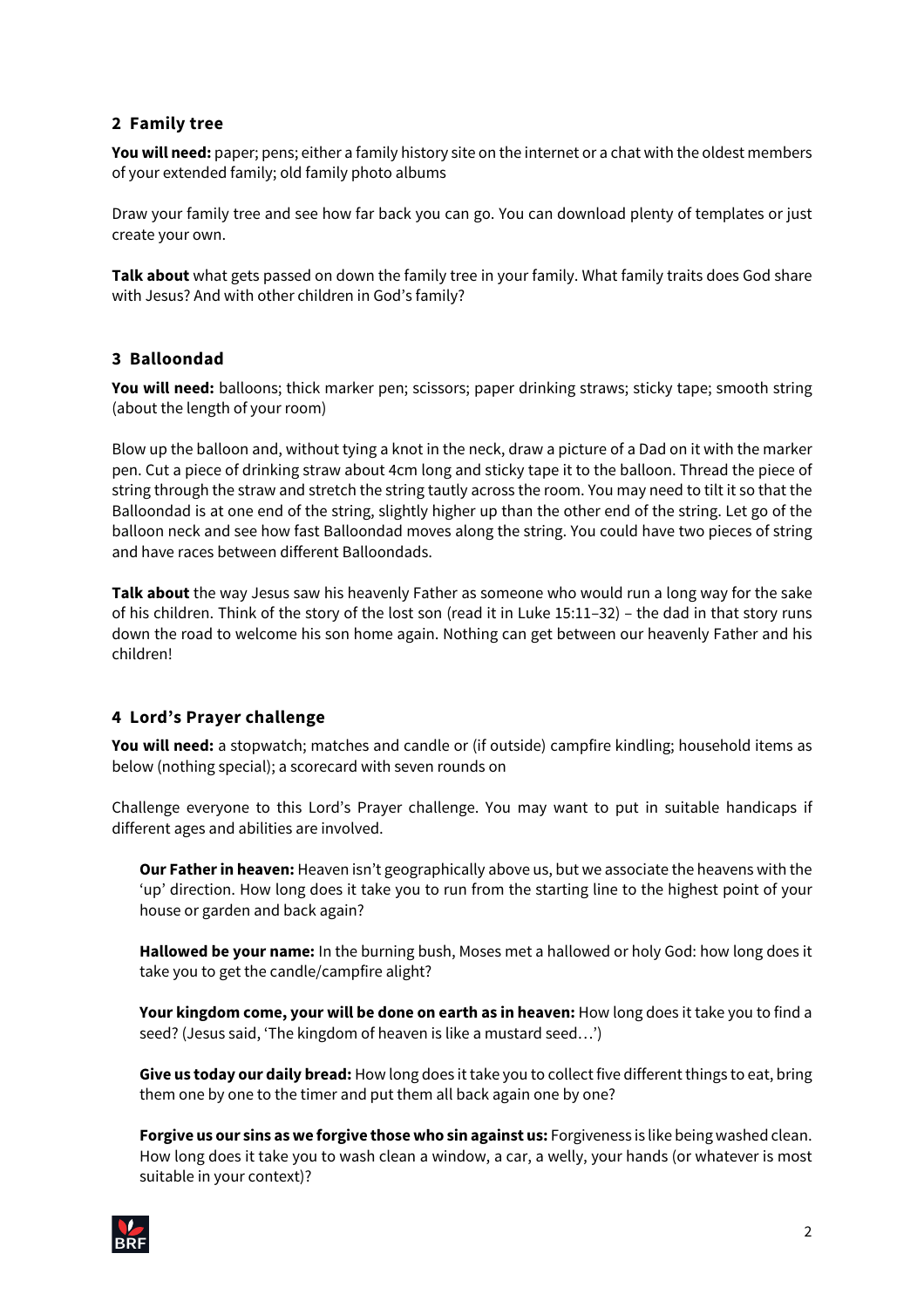**Lead us not into temptation:** With everyone else trying to make you smile or laugh without touching you, how long does it take before you smile or laugh? (The winner in this round is the one who holds out longest.)

**But deliver us from evil:** Tie a teddy or doll to a tree or chair using some string or wool. How long does it take you to set them free without cutting or snapping the string/wool?

For the kingdom, the power and the glory are yours now and forever. Amen! Give each other a high five and cheer the winner.

#### **Celebration**

Read [Luke 11:1–13.](https://www.biblegateway.com/passage/?search=Luke+11%3A1-13&version=NIVUK)

- Do the two very short stories (vv. 5–8 and 11–13) that follow the prayer tell you anything about how Jesus sees God his Father?
- What do you like about this prayer?
- What does each line say about being a good father?
- If you had to say one thing about our Father in heaven, what would you choose to say?

Say the [Lord's Prayer](https://www.youtube.com/watch?v=tOugEQpcc_k) and the [Messy Grace.](https://www.messychurch.org.uk/messygrace)

#### **Mealtime**

What can you make with BREAD, FISH and/or EGGS to remind you of the Lord's Prayer and the stories that accompany it?